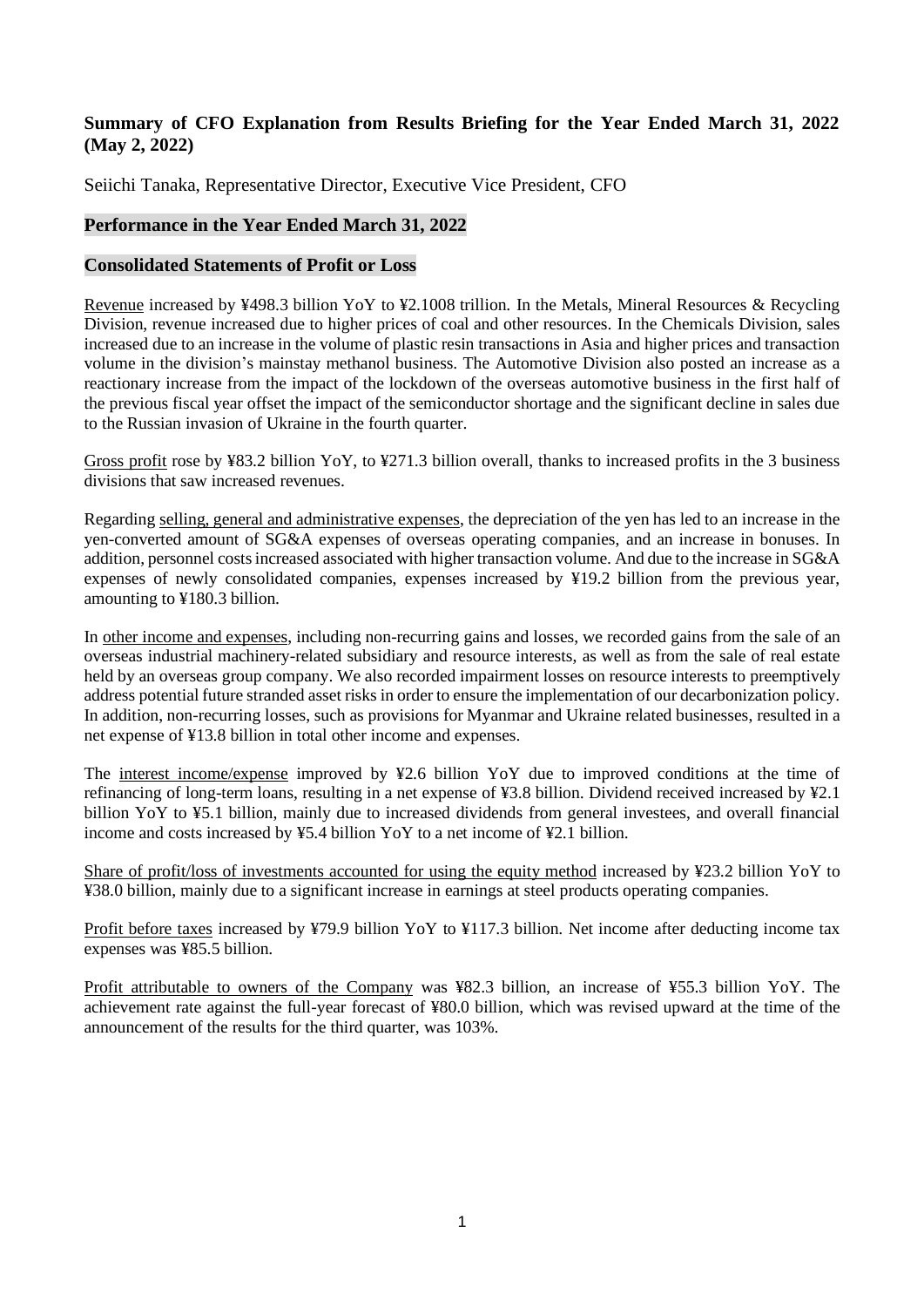#### **Consolidated Statements of Financial Position**

Total assets as of March 31, 2022 were ¥2.6617 trillion, an increase of ¥361.6 billion from March 31, 2021. The main factors of increase included increase in operating assets due to new investments, higher prices of commodities such as coal, and increased revenues from chemicals, general commodities, and plastic resin. The depreciation of the yen has led to an increase in the yen equivalent of foreign currency-denominated assets, which is also the main reason for the increase in total assets.

Total liabilities increased by ¥252.2 billion from March 31, 2021 to ¥1.8978 trillion, including the increase in assets.

Total equity attributable to owners of the Company was ¥728.0 billion, an increase of ¥109.0 billion compared to March 31, 2021. From the business results for the fiscal year ended March 31, 2022, ¥64.9 billion, which is obtained by deducting dividend payments, increased as retained earnings. The other components of shareholders' equity, also increased by ¥59.0 billion in total, due to an increase in unrealized gains on marketable securities resulting from higher stock prices and an increase in foreign currency translation adjustments resulting from the yen's depreciation.

The net debt/equity ratio increased 0.07 points from March 31, 2021 to 1.06 times but is still within the range of 1.0 times which is the KPI target of Medium-Term Management Plan 2023.

#### **Consolidated Statements of Cash Flows**

Regarding cash flow from operating activities, there was an increase in operating assets, but operating cash flow was ¥128.7 billion, a large excess of cash collected, so the overall cash flow from operating activities was inflows of ¥65.1 billion.

Cash flows from investing activities was the outflows of ¥138.8 billion, mainly due to the execution of new investments.

Free cash flow was outflows of ¥73.7 billion.

Core cash flow was positive ¥10.5 billion.

#### **Performance by Division**

The Infrastructure & Healthcare Division, which was the only division to record a YoY impairment loss on its investment in Myanmar, a country with political instability, saw a ¥1.6 billion YoY decline in profit.

Except for the Retail & Consumer Service Division, where earnings were flat YoY due to the absence of gains on the sale of shopping mall recorded in the previous fiscal year, all of the other five divisions posted significant YoY increases, exceeding the upwardly revised forecasts made at the time of the announcement of the financial results for the third quarter ended December 31, 2021.

ROA was 3.3% and ROE was 12.2%. Regarding ROE, the results exceeded the target of 10% or above on average over the three-year period of the plan. ROA has cleared the final year targets of 3% in the Medium-Term Management Plan 2023. We intend to further improve them.